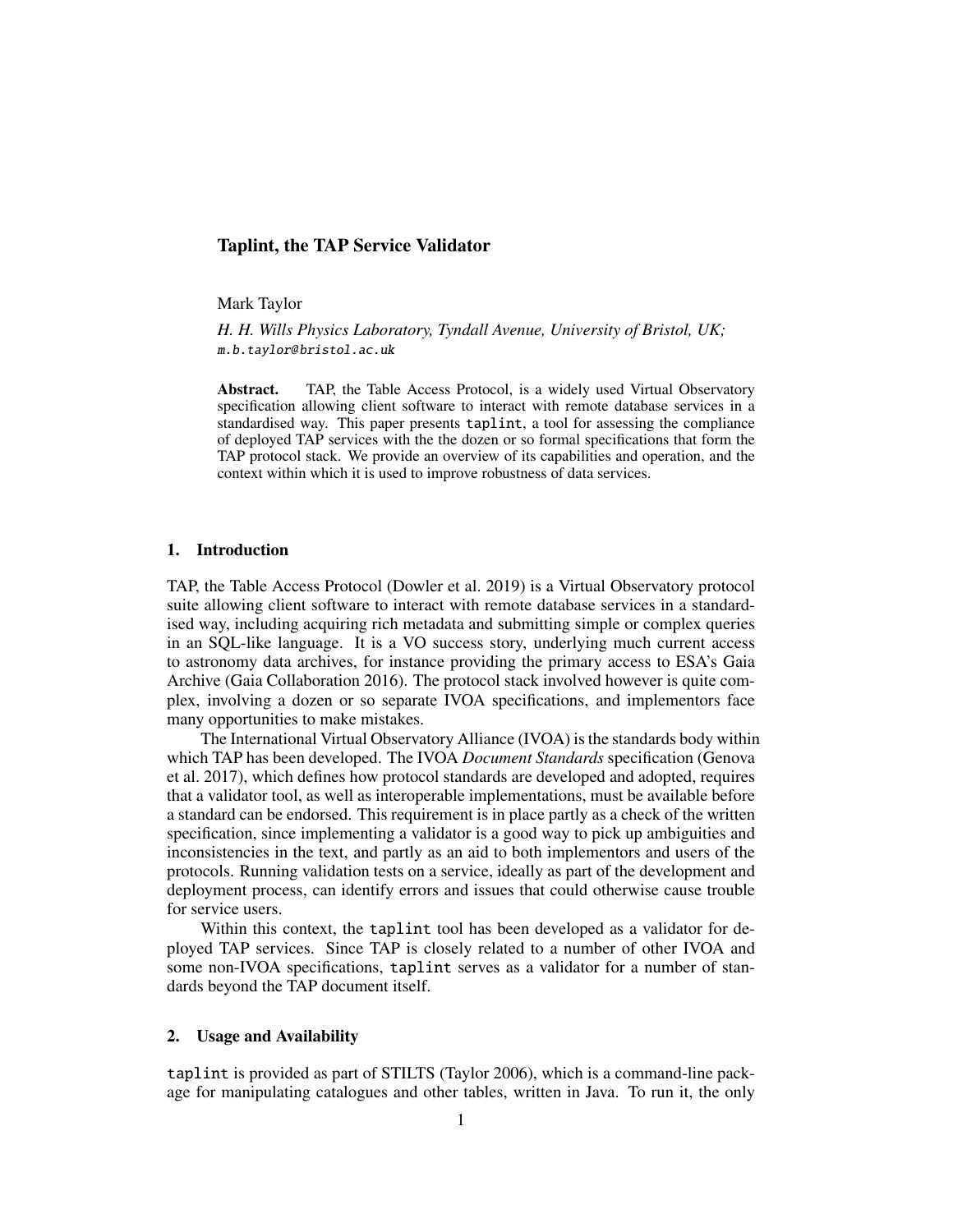requirement is a Java Runtime Environment (Java 8 or later), and the stilts.jar file that can be downloaded from the package web page<sup>1</sup>. The validator can then be run by supplying on the command line the base URL of the TAP service to test:

java -jar stilts.jar taplint tapurl=http://example.com/tap

Additional command-line parameters may optionally be supplied to control which testing stages are run, the form of the output, and some details of service interaction.

When run, the tool writes a series of reports to standard output. By default the output is line-oriented, grep-friendly, and intended for human consumption (though JSON output is also available). Each report line is of the form:

T-SSS-MMMMxN aaaaa...

where the parts have the following meanings:

- T: report type, one of I(nfo), W(arning), E(rror), F(ailure) and S(ummary). Info gives information about the test being performed, Warning reports behaviour that is questionable or not recommended by standards, and Error reports behaviour contrary to standards
- SSS: 3-character stage identifier, indicating which part of the test sequence isin progress
- MMM: 4-character unique code identifying the test being run; there are currently  $200+$ of these
- xN: repeat count for multiple occurrences of reports with the same SSS-MMMM
- aaaa...: informative message

An example report would be (presented here on two lines for readability):

E-OBS-CUTP-7 Wrong Utype in ObsCore column access\_format: Access.format != obscore:Access.Format

To limit the quantity of output no more than a fixed maximum, by default 10, reports with the same SSS-MMMM will be written. This prevents the output file becoming unwieldy when the same or a similar problem is encountered in multiple tests.

Considerable efforts are made to explain the nature of the issues reported in the message text. However, failures can be subtle, and moreover the validator, like other software, may contain bugs, so users are encouraged to contact the author with queries about taplint output or behaviour.

A typical run might take three minutes and generate 200 lines of output, but these values can vary widely depending on the service. Full details of the tool's operation are given in the STILTS documentation<sup>2</sup>.

<sup>1</sup>http://www.starlink.ac.uk/stilts/stilts.jar

<sup>2</sup>http://www.starlink.ac.uk/stilts/sun256/taplint.html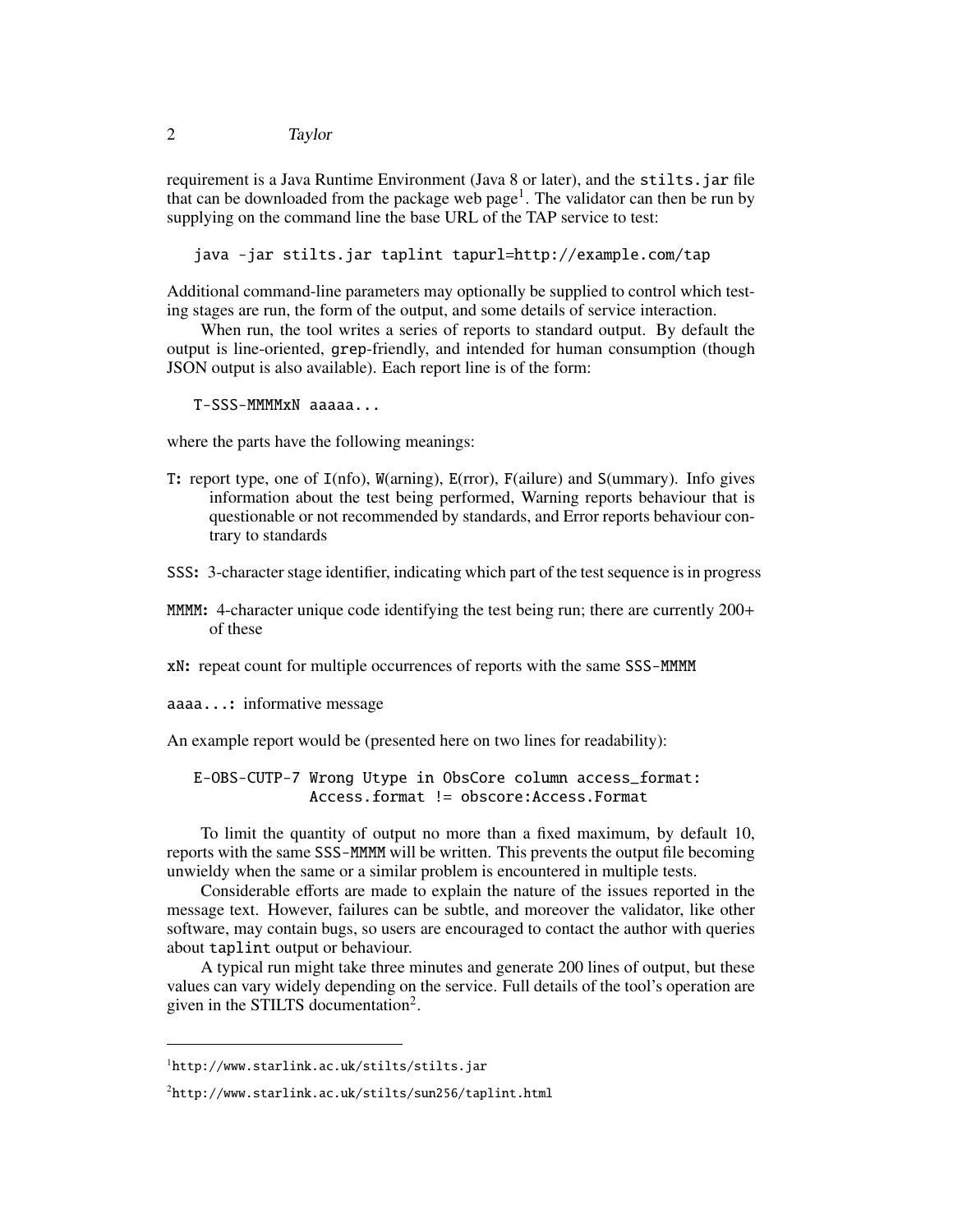## 3. Standards Covered

The TAP standard itself defines how clients can interrogate metadata, pose queries, and retrieve results from remote database services. However it does this with reference to many other IVOA (and some non-IVOA) standards concerning serialization, service interaction, metadata encoding, capability declaration and more; there are also further standards defining domain-specific data models that sit on top of TAP. taplint understands most of these, and runs specific tests that a target service is behaving as prescribed.

Behaviour defined by the following IVOA specifications is tested to a greater or lesser extent: TAP, VOTable, UWS, VODataService, ADQL, VOResource, VOSI, TAPRegExt, DALI, ObsCore, ObsLocTAP, EPN-TAP, UCD, VOUnits, SoftID and SSO. These documents are available from the IVOA *Documents and Standards* web page<sup>3</sup>, and are the result of much collaborative work over many years between IVOA members.

### 4. Tests Performed

taplint runs a battery of test queries against the TAP service, posing as a client and checking that the response in each case is as mandated by the relevant specifications. It tries to test as many aspects of the required behaviour as it can, especially in the areas of metadata provision, output formats, job submission and compliance with data models.

The tests are grouped in a sequence of *stages*; by default all those applicable to the target service are performed, but the list of stages can be restricted if only certain aspects are of interest for a given run. Tests include validation of output documents against relevant XML schemas, careful checking of VOTable output against all the requirements of the VOTable specification, submitting ADQL queries in various modes, checking that table metadata is standards-compliant and consistent between various ways of obtaining it, testing asynchronous job submission behaviour, and testing that declared metadata is in line with data models applying to served data.

taplint tries its best to test that all the requirements and recommendations of the standards it knows about are implemented as specified in those standards. It should be noted however that no validator can supply all possible inputs to a complex service like TAP, so just because taplint does not identify errors in a service does not guarantee that none are present.

#### 5. Discussion

taplint provides a way to identify flaws in running TAP services during development and operations, and can thus contribute to the efforts of service providers in improving the experience for their users, since broken or partially working services can be a major cause of user frustration. It has been used at many data centers for this purpose, including by ASDC, CADC, CDS, CfA, ESA, ESO, GAVO, IPAC, MAST and NASA, as well as providing the TAP-specific component of the bulk validation services run by ESA, PADC and NASA to assess overall VO operational status (see e.g. Savalle

<sup>3</sup>https://www.ivoa.net/documents/